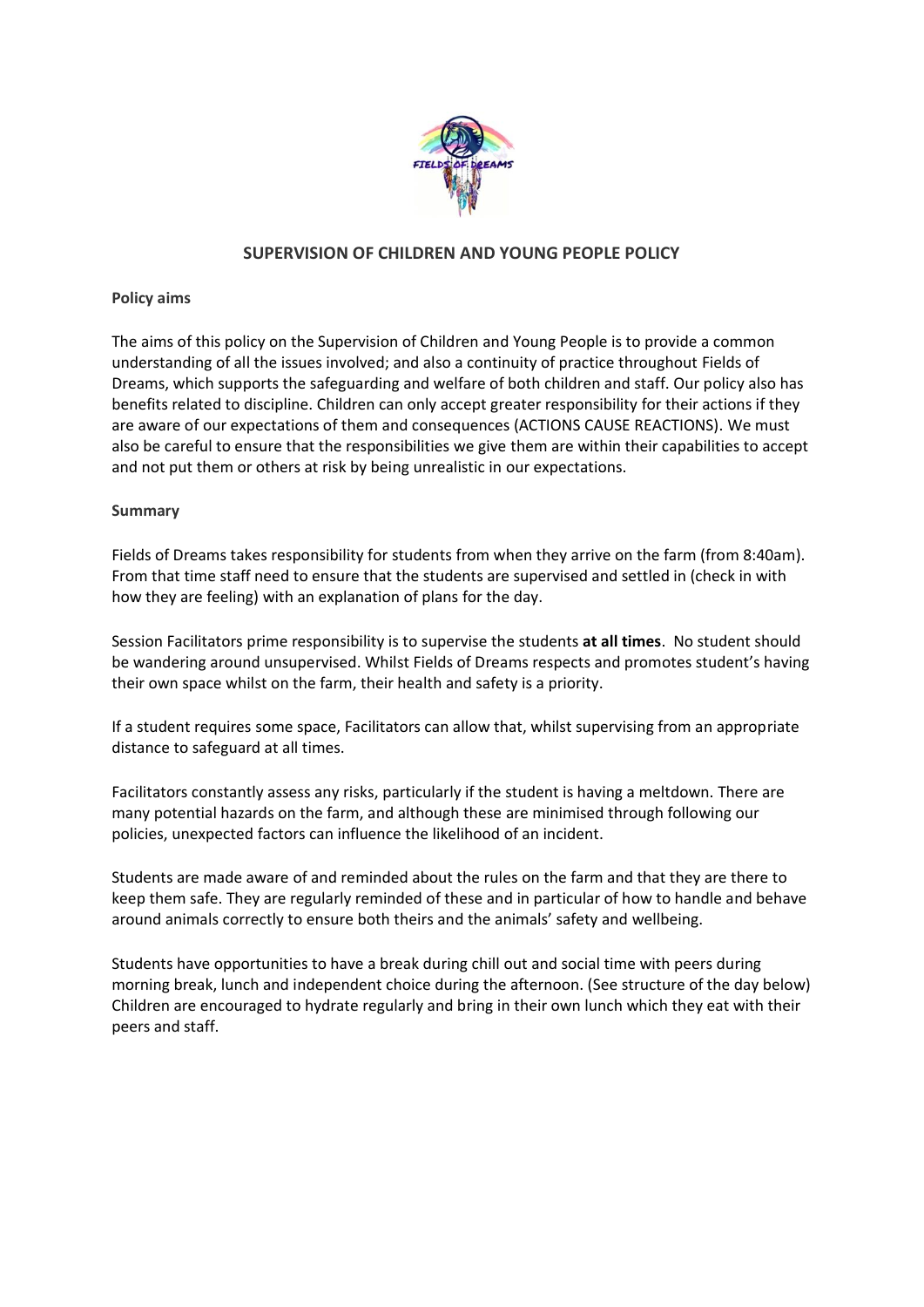| <b>SESSIONS</b>   | <b>ACTIVITY</b>                           |
|-------------------|-------------------------------------------|
| $9$ am - $9:30$   | Arrive & explain the<br>day               |
| $9:30 - 10:30$ am | Animal Care                               |
| 10:30am - 11am    | Snack & Social                            |
| $11 - 12:15pm$    | <b>Assisted Activities</b>                |
| $12:15 - 1pm$     | Lunch                                     |
| $1 - 2pm$         | <b>Assisted Activities or</b><br>Activate |
| $2 - 2:30pm$      | Soul Selection/<br>independent choice     |
| $2:30pm - 3pm$    | Clean up & get ready                      |

The structure of the day at Fields of Dreams Farm

• At 2:30pm students get ready to go home so help tidy up and collect their belongings. Students are supervised to the main gates by staff. Only the staff have access to the security combination on the gate lock and only the staff can safely allow children to leave and exit the site once taxis/parents arrive.

• Students who have not been collected after session will be supervised until taxi/parent arrives. Staff will make contact with school/parents to find out what has occurred and reassure the student. Staff will stay with the student and continue to safeguard whilst on site and until they are collected.

• Students should never wait outside of the secure site for lifts or taxis. They should remain on site secured by the locked gate.

**Relationship to other policies**

- **Behaviour Policy**
- Safeguarding Policy
- Health and Safety Policy

• **Roles and responsibilities**

This policy applies to:

- All staff
- **Students**
- Volunteers
- Parents/Carers (at dropping off and picking up times).
- •

#### **Arrangements for monitoring and evaluation**

Emi-Lu Daley (Founder & Director) will have an annual meeting with her Senior Leadership Team (Education Director & Office Manager) and consult with staff to review the Accident/Incident forms to ascertain whether there are recurring accidents which could be resolved through further Premises Management.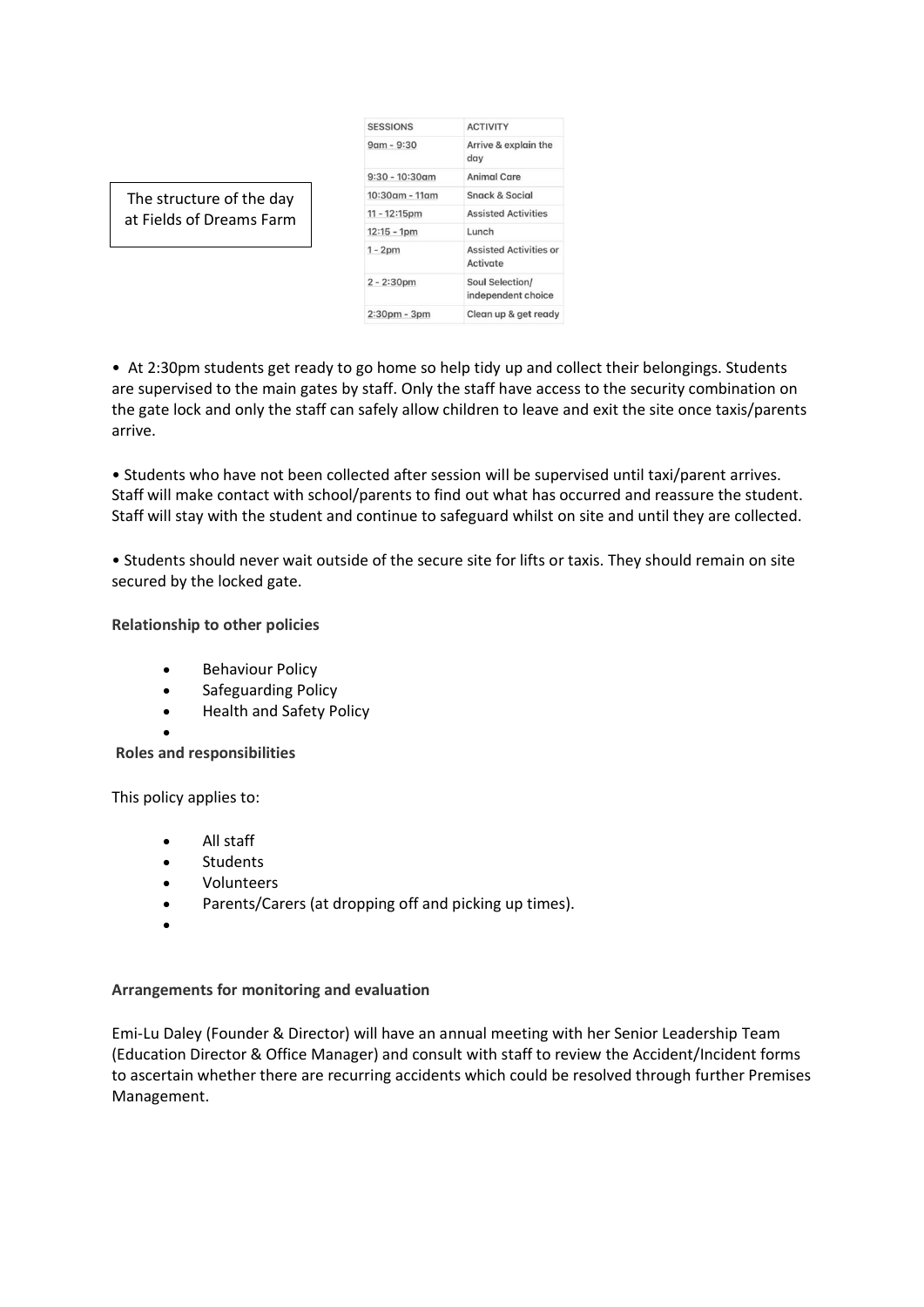### **Outside Supervision**

It is the task of the Session Facilitators to supervise the children with due regard to Safeguarding and Health & Safety considerations.

- Students must never be allowed to leave the site at any time unless let out by staff at the end of the day.
- Students do not have access to the security code to the main gates which act as the main entry and exit point to the farm. Staff who suspect that a student knows the code should report this to senior staff member immediately so that this can be rectified urgently.
- Session Facilitators are responsible for monitoring and reporting upon behaviour and are expected to maintain acceptable standards of behaviour, which recognise the rights of children and support relevant policies.
- It is essential that Session Facilitators be on duty, according to their working hours, promptly so that adequate supervision can be maintained at all times as per staff to student ratio.
- If an accident/injury/incident occurs, it is the Session Facilitators responsibility to record this in the accident/incident book.

## **Before Sessions**

- Fields of Dreams takes responsibility for students from when they arrive on the farm (from 8:40am). From that time staff need to ensure that the students are supervised and settled in (check in with how they are feeling) with an explanation of plans for the day.
- A staff member will allow entry to students, volunteers, visitors, parents and carers so that they may ensure safeguarding is followed in relation to appropriate people entering the site & maintaining safety of students.

#### **Animal Care – Mornings**

Students assist facilitators in feeding and providing water for all the animals on the farm. They will be allocated a Facilitator to assist, and this staff member should supervise the student(s) at all times particularly around the animals with reminders about safety.

Students should not be asked to complete a task that could harm them in any way. Although we promote independence, they should not be left alone to complete animal care tasks or handle animals. Animals can be unpredictable (particularly is they feel scared) and it is also important that they are looked after properly. Session Facilitators have responsibility to keep both the students and animals safe. The emphasis on the tasks is about teamwork, compassion for the animals and animal care education.

All guidelines regarding health and safety on the farm are followed as per the Health & Safety Policy including using correct equipment, animal safety and handling.

#### **Activities**

All activities will consider health and safety at all times and where relevant a risk assessment will be carried out. Adequate supervision, including 1-1, will be provided as and when needed. Students are reminded about safety regularly prior to, during and after activities to ensure safety for all.